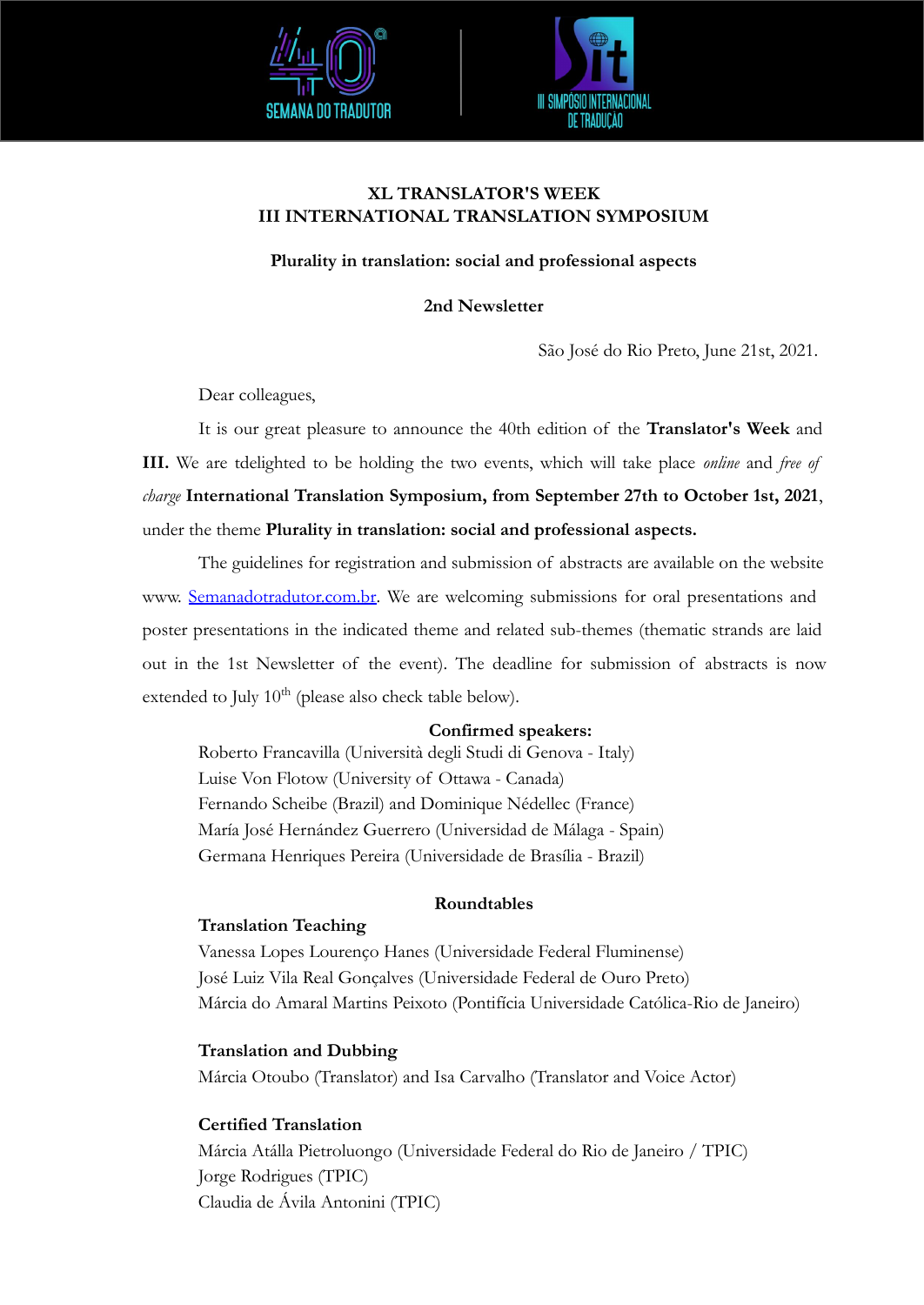Marisol Mandarino (TPIC)

### **Translation and Afro-American Identity**

Feibriss Henrique Meneghelli Cassilhas (Universidade Federal da Bahia) Denise Carrascosa França (Universidade Federal da Bahia) Stephanie Borges (Translator)

#### **Translation under the Perspective of Minority Groups**

Luciana Carvalho Fonseca (Universidade de São Paulo) Dennys Silva-Reis (Universidade Federal do Acre) Evelyn Martina Schuler Zea (Universidade Federal de Santa Catarina)

### **Translation and Interpretation**

Marina Soares Caproni (Translator and Interpreter) Denise de Vasconcelos Araújo (Translator and Interpreter / PUC-Rio)

### **Conference workshops**

**Brazilian Sign Language: Translation and Interpretation** – Patrícia Tuxi dos Santos (UnB) **Translation for dubbing** – Gabriela Haddad Peron (Translator and Voice Actor) **Wordfast Translation Memory** – Reginaldo Francisco (Translator/WinWin) **Technical Translation** - Val Ivônica (Translator) **Interpretation** – Paula Ianelli (Translator and Interpreter) **Game Localization** – Maryanne Linz (Translator) and Edmo Suassuna (Translator)

| Registration                                                             |                              | <b>Extension</b>                      |
|--------------------------------------------------------------------------|------------------------------|---------------------------------------|
| Listeners                                                                | May 3rd to 20th August, 2021 | May 3rd to 20th August,<br>2021       |
| Poster<br>Undergraduate students                                         | May 3rd to June 20th, 2021   | May 3rd to <b>July 10th</b> ,<br>2021 |
| Oral presentation<br>Graduate students, researchers<br>and professionals | May 3rd to June 20th, 2021   | May 3rd to <b>July 10th,</b><br>2021  |

# **Extended deadline for registration of poster and oral presentations**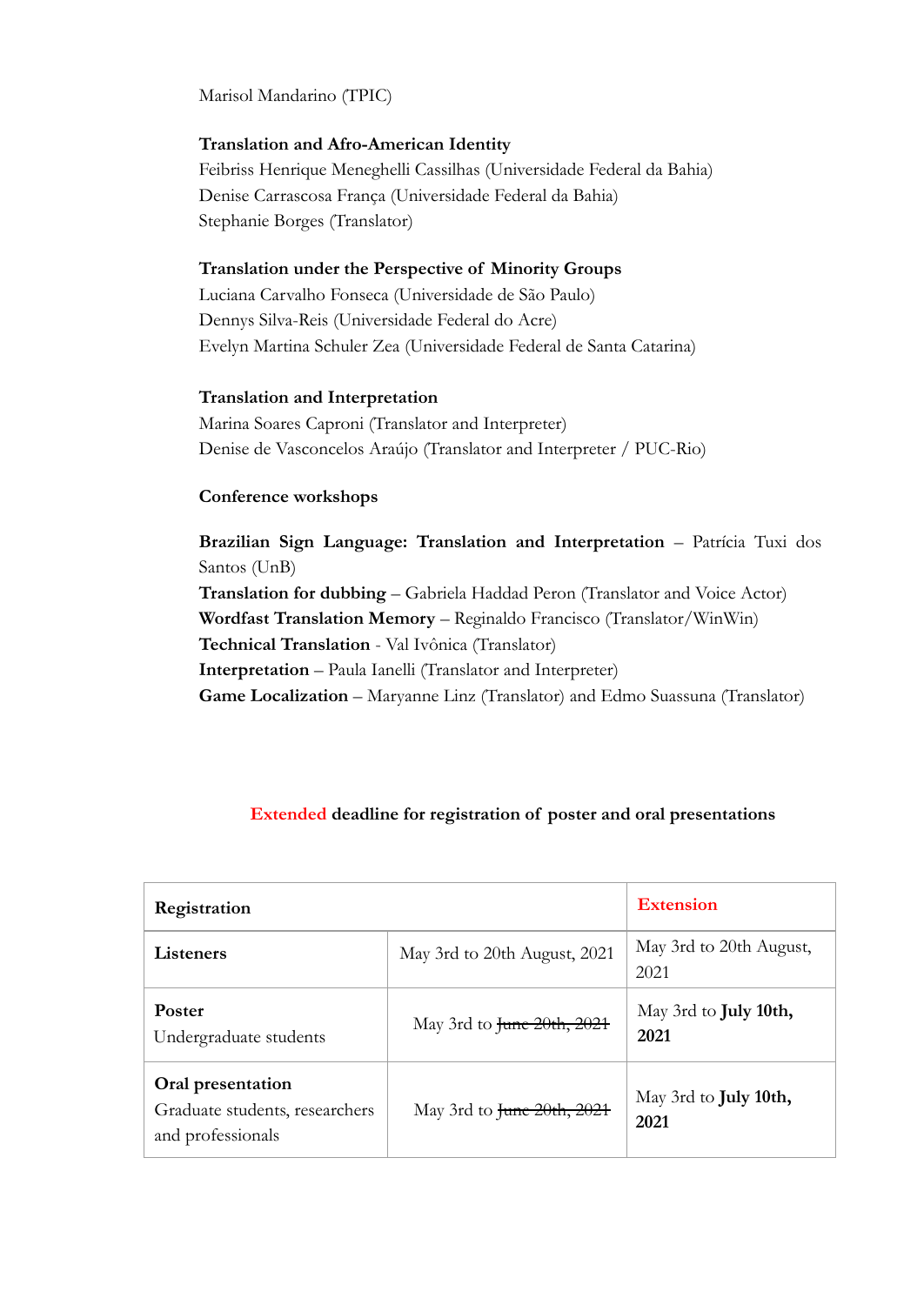### **Organizing Committee (Unesp/São José do Rio Preto)**

Maria Cristina Parreira (Chair) Carolina Palamartchuk Herrmann (Students Commitee's President) Carolina Rodrigues Costa (Students Committee's Vice-President)

# **Professors**

Angelica Karim Garcia Simão Claudia Zavaglia Melissa Alves Baffi-Bonvino

#### **Students**

Alex Juhasz Amanda Bueno Ana Karolina de Jesus Ana Laura Dias Ana Luiza Cecato Brenda Felicíssimo Caíque Nascimento Carolina Garcia Denise Bordin Antonio Fernanda Silva Rando Gabriela Figueiredo Isadora Borges João Vitor de Paula Souza Julia Vilar Diogo Letícia de Matos Manuela Tavares Mariele Seco Mônica Campos Pedro Henrique Domingues Victória Caroline Pereira Inácio